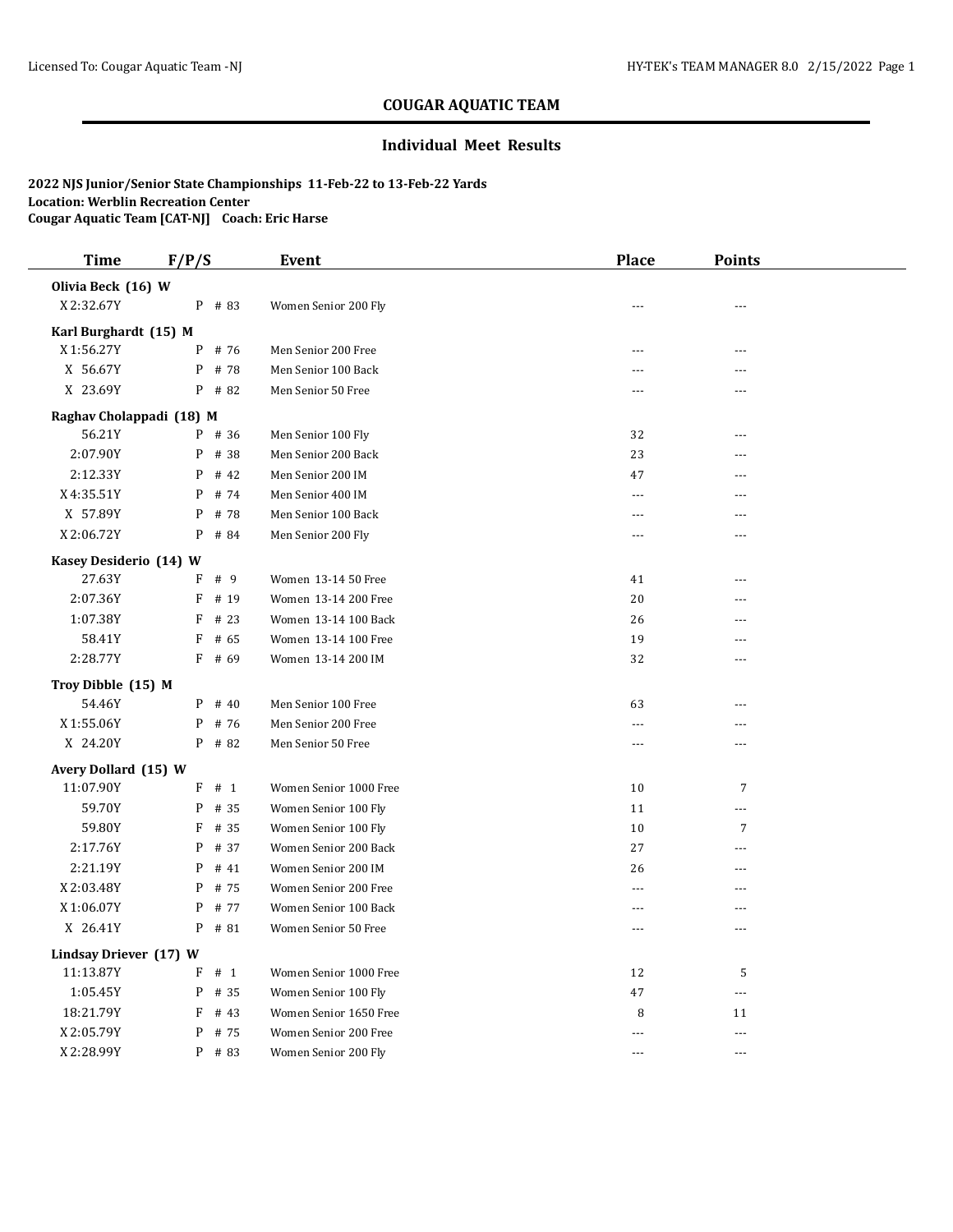#### **Individual Meet Results**

| <b>Time</b>            | F/P/S     | Event                   | <b>Place</b>   | <b>Points</b>  |  |
|------------------------|-----------|-------------------------|----------------|----------------|--|
| Logan Driever (17) M   |           |                         |                |                |  |
| 1:01.29Y               | # 36<br>P | Men Senior 100 Fly      | 81             | ---            |  |
| 2:19.85Y               | # 38<br>P | Men Senior 200 Back     | 35             | ---            |  |
| 17:34.32Y              | F<br># 44 | Men Senior 1650 Free    | 9              | 9              |  |
| X4:47.12Y              | # 74<br>P | Men Senior 400 IM       | ---            | ---            |  |
| X 1:54.35Y             | P # 76    | Men Senior 200 Free     | $\cdots$       | ---            |  |
| X 2:11.03Y             | P # 84    | Men Senior 200 Fly      | $---$          |                |  |
| Ivie Drogin (15) W     |           |                         |                |                |  |
| 11:34.15Y              | F # 1     | Women Senior 1000 Free  | 21             | ---            |  |
| 2:38.19Y               | # 33<br>P | Women Senior 200 Breast | 18             |                |  |
| 2:40.18Y               | F<br># 33 | Women Senior 200 Breast | 15             | 2              |  |
| 2:19.34Y               | # 37<br>P | Women Senior 200 Back   | 31             |                |  |
| X2:06.72Y              | # 75<br>P | Women Senior 200 Free   | $---$          | $- - -$        |  |
| X 1:06.63Y             | # 77<br>P | Women Senior 100 Back   | ---            | ---            |  |
| X 1:16.66Y             | P # 79    | Women Senior 100 Breast | ---            | ---            |  |
| Caitlin Foung (16) W   |           |                         |                |                |  |
| 1:02.74Y               | $P$ # 35  | Women Senior 100 Fly    | 28             | ---            |  |
| 2:16.38Y               | # 37<br>P | Women Senior 200 Back   | 18             | ---            |  |
| 2:17.14Y               | F<br># 37 | Women Senior 200 Back   | 14             | 3              |  |
| 4:53.82Y               | # 73<br>P | Women Senior 400 IM     | 18             |                |  |
| X 2:04.06Y             | # 75<br>P | Women Senior 200 Free   | $\cdots$       |                |  |
| X 1:03.72Y             | # 77<br>P | Women Senior 100 Back   | $- - -$        | ---            |  |
| X 2:20.10Y             | P # 83    | Women Senior 200 Fly    | $\overline{a}$ | ---            |  |
| Lily Foung (17) W      |           |                         |                |                |  |
| X 1:10.74Y             | P # 79    | Women Senior 100 Breast | $---$          | $- - -$        |  |
| Lucas Foung (14) M     |           |                         |                |                |  |
| 4:30.33Y               | F # 6     | Men 13-14 400 IM        | $\overline{c}$ | 17             |  |
| 24.32Y                 | # 10<br>F | Men 13-14 50 Free       | 12             | 5              |  |
| DQ                     | F<br>#20  | Men 13-14 200 Free      | $\overline{a}$ | $\overline{a}$ |  |
| 1:09.17Y               | # 52<br>F | Men 13-14 100 Breast    | 11             | 6              |  |
| 53.31Y                 | F<br># 66 | Men 13-14 100 Free      | 5              | 14             |  |
| 2:06.30Y               | F<br># 70 | Men 13-14 200 IM        | 3              | 16             |  |
| Alexander Frame (16) M |           |                         |                |                |  |
| 11:06.30Y              | F # 2     | Men Senior 1000 Free    | 26             | $---$          |  |
| 51.69Y                 | P<br># 40 | Men Senior 100 Free     | 39             |                |  |
| 2:15.71Y               | P<br># 42 | Men Senior 200 IM       | 49             | ---            |  |
| X 1:55.37Y             | # 76<br>P | Men Senior 200 Free     | ---            |                |  |
| X 1:03.00Y             | $P$ # 78  | Men Senior 100 Back     | $\cdots$       | ---            |  |
| X 24.16Y               | P # 82    | Men Senior 50 Free      | ---            |                |  |
| Luke Gardner (14) M    |           |                         |                |                |  |
| 2:36.79Y               | $F$ # 14  | Men 13-14 200 Breast    | 21             | $---$          |  |
|                        |           |                         |                |                |  |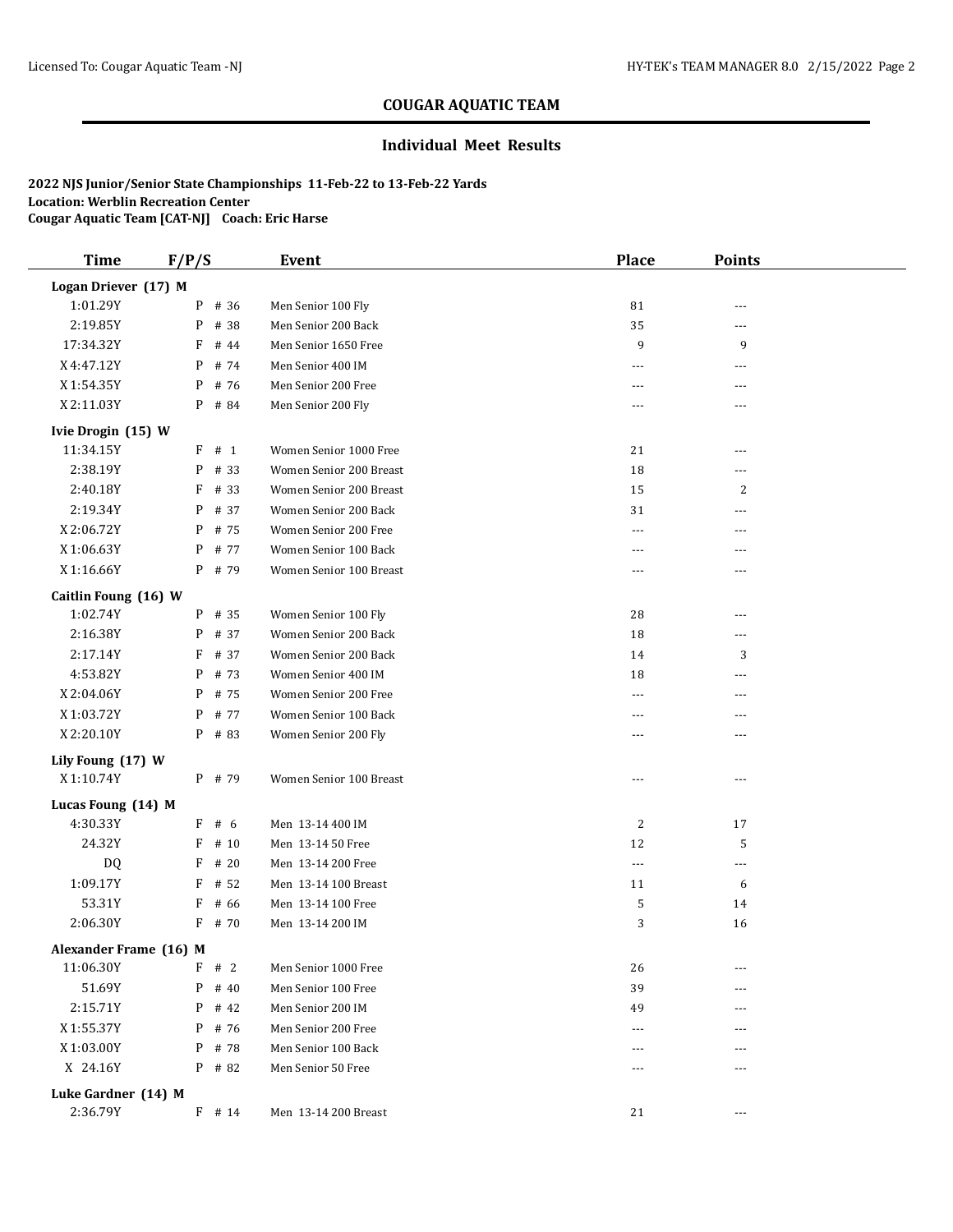#### **Individual Meet Results**

| <b>Time</b>                    | F/P/S |                  | Event                                    | <b>Place</b> | <b>Points</b>  |  |
|--------------------------------|-------|------------------|------------------------------------------|--------------|----------------|--|
| Thomas Gaughan (15) M          |       |                  |                                          |              |                |  |
| 10:40.40Y                      |       | F # 2            | Men Senior 1000 Free                     | 17           | ---            |  |
| X 1:51.53Y                     |       | P # 76           | Men Senior 200 Free                      | ---          | ---            |  |
| X 23.29Y                       |       | P # 82           | Men Senior 50 Free                       | $- - -$      | $- - -$        |  |
| X 2:09.25Y                     |       | P # 84           | Men Senior 200 Fly                       |              | $- - -$        |  |
| Keira Gilligan (14) W          |       |                  |                                          |              |                |  |
| DQ                             |       | $F$ # 5          | Women 13-14 400 IM                       | $---$        | $\overline{a}$ |  |
| 2:06.69Y                       |       | F # 19           | Women 13-14 200 Free                     | 19           | ---            |  |
| 1:05.69Y                       |       | $F$ # 23         | Women 13-14 100 Back                     | 16           | 1              |  |
| 1:14.23Y                       |       | $F$ # 51         | Women 13-14 100 Breast                   | 13           | 4              |  |
| 2:19.44Y                       | F     | # 55             | Women 13-14 200 Back                     | 9            | 9              |  |
| 58.05Y                         |       | $F$ # 65         | Women 13-14 100 Free                     | 17           | $---$          |  |
| Reagan Gilligan (14) W         |       |                  |                                          |              |                |  |
| 2:31.33Y                       |       | $F$ # 13         | Women 13-14 200 Breast                   | 3            | 16             |  |
| 1:59.95Y                       | F     | # 19             | Women 13-14 200 Free                     | 2            | 17             |  |
| 2:24.24Y                       | F     | # 27             | Women 13-14 200 Fly                      | 10           | $\overline{7}$ |  |
| DQ                             | F     | # 55             | Women 13-14 200 Back                     | $\ldots$     | $---$          |  |
| 1:02.69Y                       | F     | # 61             | Women 13-14 100 Fly                      | 14           | 3              |  |
| 55.69Y                         |       | $F$ # 65         | Women 13-14 100 Free                     | 4            | 15             |  |
| Ari Glasman (13) M             |       |                  |                                          |              |                |  |
| 2:32.88Y                       |       | $F$ # 14         | Men 13-14 200 Breast                     | 17           | ---            |  |
| 2:05.77Y                       |       | $F$ # 20         | Men 13-14 200 Free                       | 35           | ---            |  |
|                                |       |                  |                                          |              |                |  |
| Henry Goodwin (14) M<br>25.86Y |       | # 10             |                                          |              |                |  |
|                                | F     |                  | Men 13-14 50 Free                        | 29           | ---            |  |
| 2:01.99Y<br>1:05.60Y           | F     | # 20<br>$F$ # 24 | Men 13-14 200 Free<br>Men 13-14 100 Back | 26<br>29     | $- - -$        |  |
|                                |       |                  |                                          |              | ---            |  |
| Brendan Guiliano (17) M        |       |                  |                                          |              |                |  |
| 11:02.94Y                      |       | F # 2            | Men Senior 1000 Free                     | 25           | ---            |  |
| 58.11Y                         |       | $P$ # 36         | Men Senior 100 Fly                       | 53           | ---            |  |
| 2:06.78Y                       |       | $P$ # 38         | Men Senior 200 Back                      | 19           | $---$          |  |
| 2:10.85Y                       |       | $P$ # 42         | Men Senior 200 IM                        | 43           | $---$          |  |
| X4:35.48Y                      |       | $P$ # 74         | Men Senior 400 IM                        | $\cdots$     | $- - -$        |  |
| X 55.83Y                       |       | $P$ # 78         | Men Senior 100 Back                      |              |                |  |
| X 2:12.14Y                     |       | $P$ # 84         | Men Senior 200 Fly                       | $\cdots$     | $\cdots$       |  |
| Sonia Jagen (13) W             |       |                  |                                          |              |                |  |
| 26.87Y                         |       | $F$ # 9          | Women 13-14 50 Free                      | 23           | $- - -$        |  |
| Aryan Kapoor (16) M            |       |                  |                                          |              |                |  |
| 2:26.80Y                       |       | $P$ # 34         | Men Senior 200 Breast                    | 42           |                |  |
| 50.51Y                         |       | $P$ # 40         | Men Senior 100 Free                      | 22           |                |  |
| 2:08.08Y                       |       | $P$ # 42         | Men Senior 200 IM                        | 27           |                |  |
| <b>NS</b>                      |       | $P$ # 74         | Men Senior 400 IM                        | $\cdots$     | $---$          |  |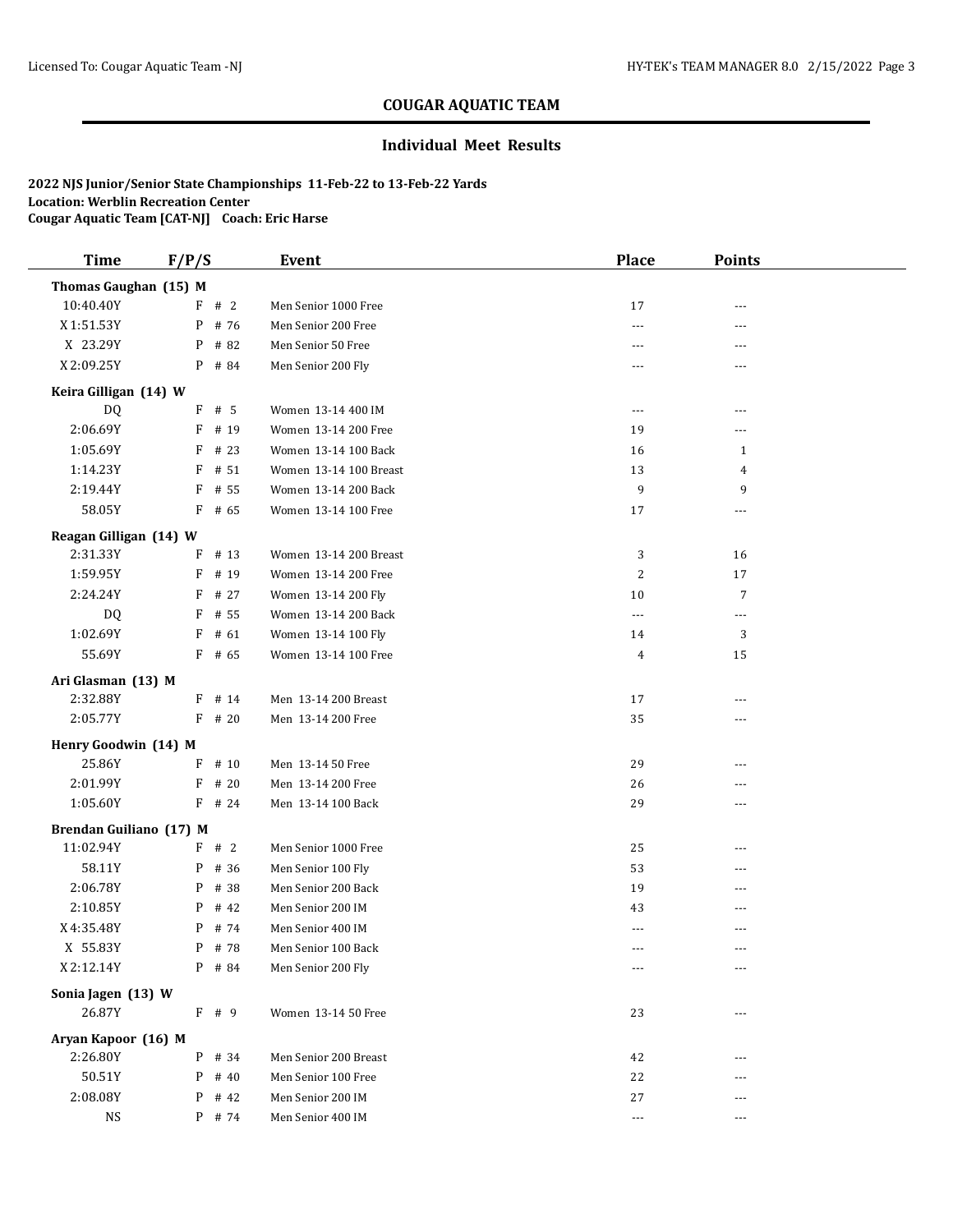#### **Individual Meet Results**

| <b>Time</b>             | F/P/S     | Event                   | <b>Place</b>   | <b>Points</b>  |  |
|-------------------------|-----------|-------------------------|----------------|----------------|--|
| Madison Klak (16) W     |           |                         |                |                |  |
| 1:02.96Y                | P # 35    | Women Senior 100 Fly    | 31             | $\overline{a}$ |  |
| 2:11.51Y                | $F$ # 37  | Women Senior 200 Back   | 11             | 6              |  |
| 2:13.28Y                | P<br># 37 | Women Senior 200 Back   | 13             | ---            |  |
| 4:53.12Y                | P<br># 73 | Women Senior 400 IM     | 16             | ---            |  |
| X2:06.51Y               | P<br># 75 | Women Senior 200 Free   | $---$          | ---            |  |
| X 1:00.97Y              | # 77<br>P | Women Senior 100 Back   | $- - -$        | ---            |  |
| X 2:21.86Y              | $P$ # 83  | Women Senior 200 Fly    | $---$          | ---            |  |
| Riley Kopp (14) W       |           |                         |                |                |  |
| 4:59.70Y                | $F$ # 5   | Women 13-14 400 IM      | $\overline{4}$ | 15             |  |
| 2:05.23Y                | F<br># 19 | Women 13-14 200 Free    | 15             | 2              |  |
| 1:07.63Y                | F<br># 23 | Women 13-14 100 Back    | 28             | $---$          |  |
| 5:28.11Y                | F<br># 47 | Women 13-14 500 Free    | $\mathbf{1}$   | 20             |  |
| 2:21.68Y                | # 55<br>F | Women 13-14 200 Back    | 16             | 0.5            |  |
| 2:23.34Y                | F<br># 69 | Women 13-14 200 IM      | 12             | 5              |  |
| Alejandra Laynez (16) W |           |                         |                |                |  |
| 11:04.24Y               | F # 1     | Women Senior 1000 Free  | $\overline{7}$ | 12             |  |
| 2:34.96Y                | F<br># 33 | Women Senior 200 Breast | 11             | 6              |  |
| 2:35.24Y                | # 33<br>P | Women Senior 200 Breast | 12             | ---            |  |
| 2:19.61Y                | # 37<br>P | Women Senior 200 Back   | 33             | $\overline{a}$ |  |
| 2:19.49Y                | P<br># 41 | Women Senior 200 IM     | 22             | $\sim$         |  |
| 18:49.62Y               | F<br># 43 | Women Senior 1650 Free  | 9              | 9              |  |
| X 1:04.61Y              | # 77<br>P | Women Senior 100 Back   | $-$            | ---            |  |
| X 1:13.92Y              | P<br># 79 | Women Senior 100 Breast | $---$          | $---$          |  |
| X 2:17.24Y              | $P$ # 83  | Women Senior 200 Fly    | ---            | ---            |  |
| Angel Laynez (17) M     |           |                         |                |                |  |
| 10:43.86Y               | #2<br>F   | Men Senior 1000 Free    | 19             | $\overline{a}$ |  |
| X 1:58.29Y              | # 76<br>P | Men Senior 200 Free     | $- - -$        | $\sim$         |  |
| X 59.85Y                | P<br># 78 | Men Senior 100 Back     | $\frac{1}{2}$  | $- - -$        |  |
| X 2:24.84Y              | P # 84    | Men Senior 200 Fly      | $- - -$        | $\overline{a}$ |  |
| Leticia Laynez (14) W   |           |                         |                |                |  |
| 4:51.09Y                | F<br># 5  | Women 13-14 400 IM      | 2              | 17             |  |
| 2:31.21Y                | F<br># 13 | Women 13-14 200 Breast  | 2              | 17             |  |
| 2:14.45Y                | F<br># 27 | Women 13-14 200 Fly     | $\mathbf{1}$   | 20             |  |
| 2:14.53Y                | F<br># 55 | Women 13-14 200 Back    | 3              | 16             |  |
| 1:01.68Y                | F<br># 61 | Women 13-14 100 Fly     | 10             | 7              |  |
| 2:15.95Y                | F<br># 69 | Women 13-14 200 IM      | 5              | 14             |  |
|                         |           |                         |                |                |  |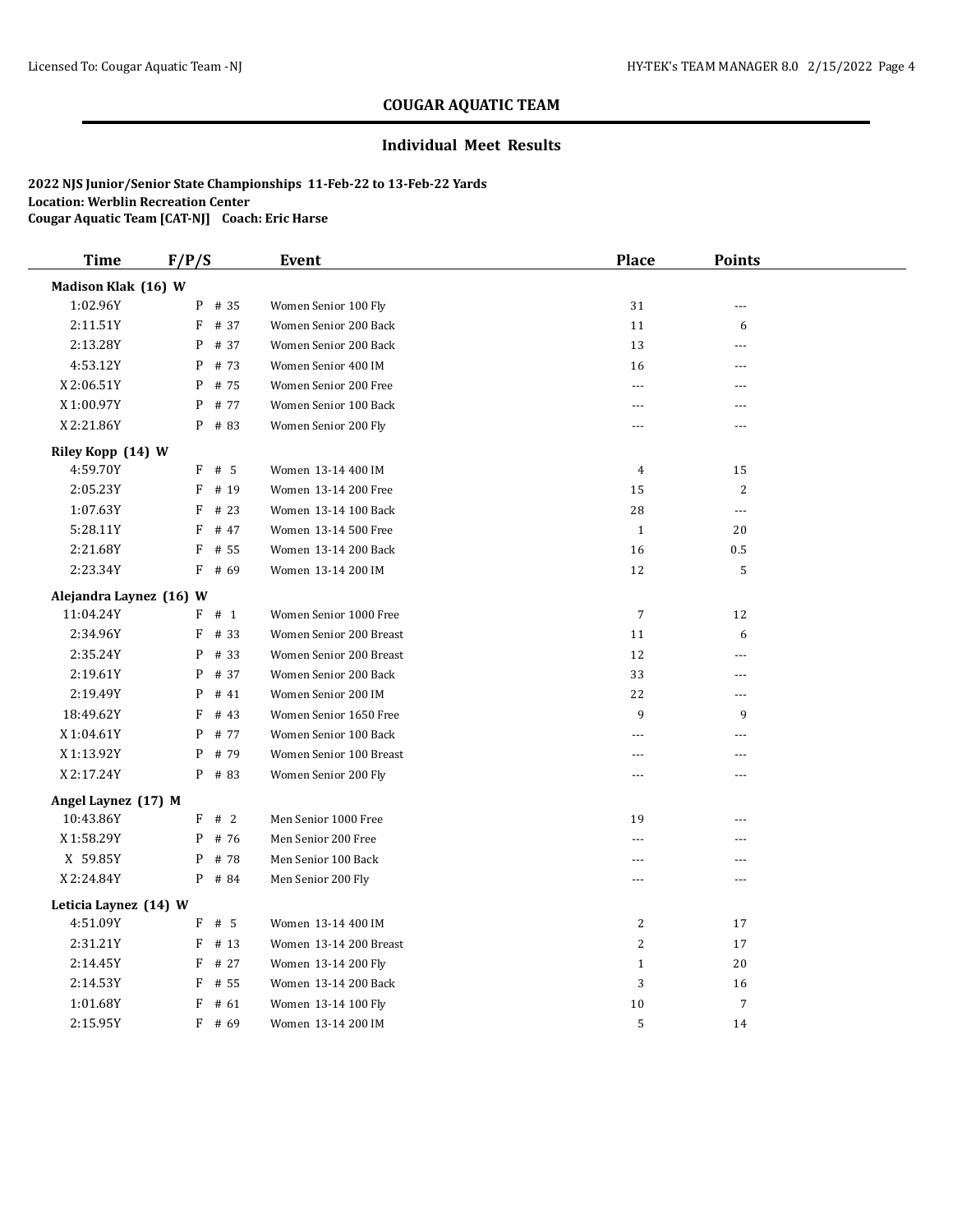#### **Individual Meet Results**

| <b>Time</b>                        | F/P/S |          | <b>Event</b>            | <b>Place</b>   | <b>Points</b>  |  |
|------------------------------------|-------|----------|-------------------------|----------------|----------------|--|
| Charlotte Lepis (18) W             |       |          |                         |                |                |  |
| 2:17.44Y                           |       | P # 37   | Women Senior 200 Back   | 24             | ---            |  |
| 56.76Y                             | P     | # 39     | Women Senior 100 Free   | 19             | ---            |  |
| DQ                                 | P     | # 41     | Women Senior 200 IM     | $\overline{a}$ | $\overline{a}$ |  |
| X 2:05.04Y                         | P     | # 75     | Women Senior 200 Free   | $- - -$        | $- - -$        |  |
| X 1:05.51Y                         | P     | # 77     | Women Senior 100 Back   | $- - -$        | $- - -$        |  |
| X 26.03Y                           |       | P # 81   | Women Senior 50 Free    | ---            | ---            |  |
| Ella Lepis (15) W                  |       |          |                         |                |                |  |
| 11:07.55Y                          | F     | # 1      | Women Senior 1000 Free  | 9              | 9              |  |
| 2:41.31Y                           | P     | # 33     | Women Senior 200 Breast | 26             | $\overline{a}$ |  |
| 1:04.62Y                           |       | $P$ # 35 | Women Senior 100 Fly    | 40             |                |  |
| 4:53.24Y                           | P     | # 73     | Women Senior 400 IM     | 17             |                |  |
| X2:06.58Y                          | P     | # 75     | Women Senior 200 Free   | $---$          | ---            |  |
| X 2:21.26Y                         |       | $P$ # 83 | Women Senior 200 Fly    | $\cdots$       | ---            |  |
| Sasha Lukonen (16) W               |       |          |                         |                |                |  |
| 11:54.80Y                          |       | F # 1    | Women Senior 1000 Free  | 25             | ---            |  |
| 2:55.74Y                           | P     | # 33     | Women Senior 200 Breast | 42             | $- - -$        |  |
| 19:48.04Y                          |       | $F$ # 43 | Women Senior 1650 Free  | 12             | 5              |  |
| Alex Makovsky (14) M               |       |          |                         |                |                |  |
| 24.66Y                             | F     | # 10     | Men 13-14 50 Free       | 17             |                |  |
| 1:59.91Y                           | F     | # 20     | Men 13-14 200 Free      | 15             | $\overline{c}$ |  |
| 1:05.27Y                           |       | $F$ # 24 | Men 13-14 100 Back      | 27             | ---            |  |
| Mia Manzo (17) W                   |       |          |                         |                |                |  |
| 2:46.61Y                           |       | P # 33   | Women Senior 200 Breast | 37             | $- - -$        |  |
| X 1:18.99Y                         |       | $P$ # 79 | Women Senior 100 Breast | $\cdots$       |                |  |
| Gracie Masella (14) W              |       |          |                         |                |                |  |
| 26.32Y                             |       | F # 9    | Women 13-14 50 Free     | 14             | 3              |  |
| 2:40.36Y                           |       | $F$ # 13 | Women 13-14 200 Breast  | 8              | 11             |  |
| <b>Christopher Mattesky (15) M</b> |       |          |                         |                |                |  |
| 2:29.19Y                           |       | $P$ # 34 | Men Senior 200 Breast   | 47             | $---$          |  |
| X 1:09.55Y                         |       | $P$ # 80 | Men Senior 100 Breast   | $\cdots$       | $---$          |  |
| Elise McGirt (15) W                |       |          |                         |                |                |  |
| 2:50.18Y                           | P     | # 33     | Women Senior 200 Breast | 41             | $---$          |  |
| 1:07.67Y                           | P     | # 35     | Women Senior 100 Fly    | 54             |                |  |
| X 1:15.42Y                         | P     | # 79     | Women Senior 100 Breast | $- - -$        |                |  |
| X 27.53Y                           |       | P # 81   | Women Senior 50 Free    | ---            |                |  |
| Shannon McGowan (13) W             |       |          |                         |                |                |  |
| 28.04Y                             |       | F # 9    | Women 13-14 50 Free     | 46             |                |  |
| 2:13.03Y                           |       | F # 19   | Women 13-14 200 Free    | 27             | ---            |  |
|                                    |       |          |                         |                |                |  |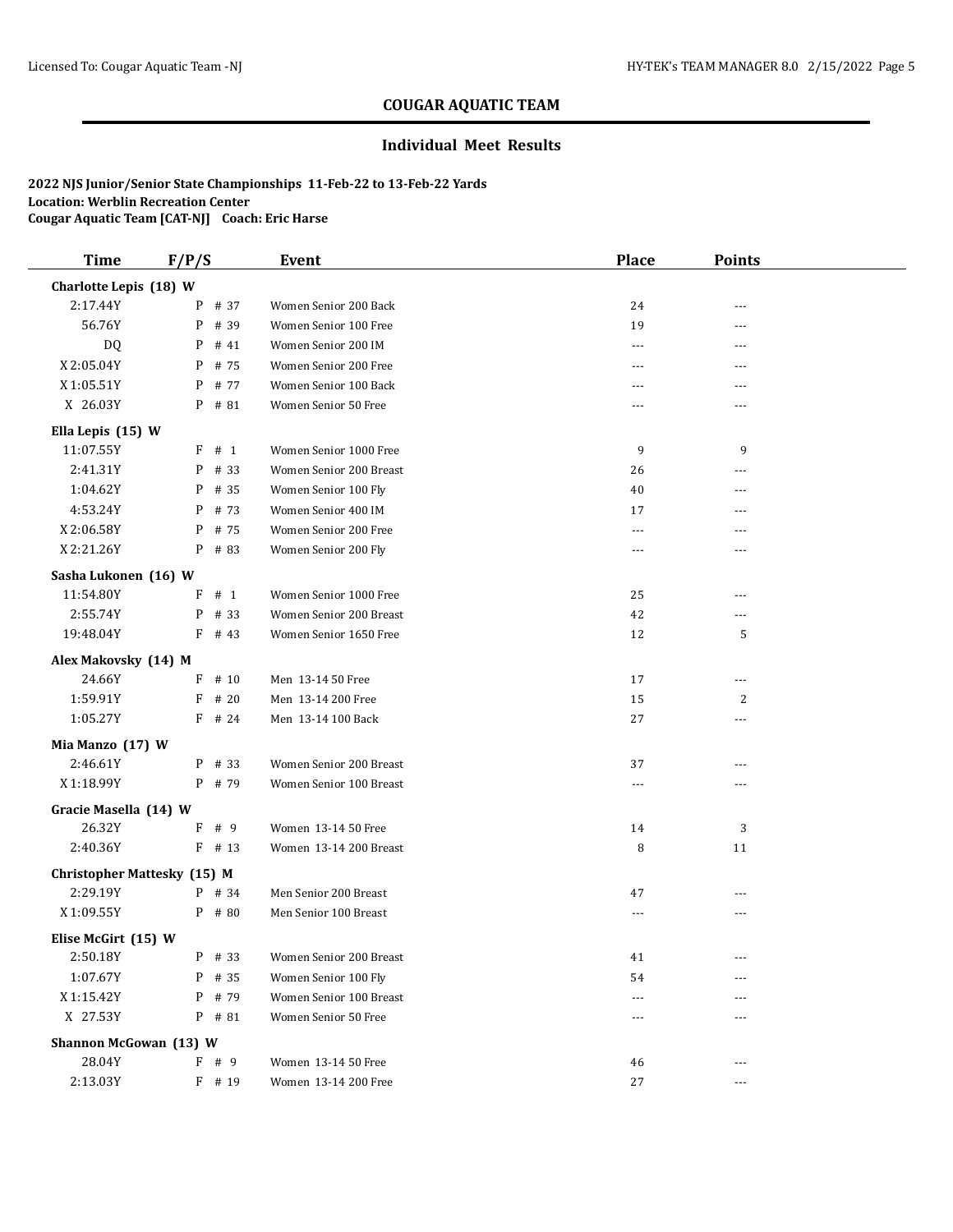#### **Individual Meet Results**

| <b>Time</b>               | F/P/S |          | <b>Event</b>           | <b>Place</b> | <b>Points</b>     |  |
|---------------------------|-------|----------|------------------------|--------------|-------------------|--|
| Eli Muldoon (16) M        |       |          |                        |              |                   |  |
| 11:24.94Y                 |       | F # 2    | Men Senior 1000 Free   | 29           |                   |  |
| X 4:41.88Y                |       | $P$ # 74 | Men Senior 400 IM      | $---$        | ---               |  |
| X 1:52.88Y                |       | $P$ # 76 | Men Senior 200 Free    | $---$        | $---$             |  |
| X 1:01.01Y                | P     | # 78     | Men Senior 100 Back    | ---          | ---               |  |
| X 1:05.40Y                | P     | # 80     | Men Senior 100 Breast  | $---$        | ---               |  |
| Caroline Murray (16) W    |       |          |                        |              |                   |  |
| 11:14.56Y                 | F     | # 1      | Women Senior 1000 Free | 14           | 3                 |  |
| 1:03.67Y                  | P     | # 35     | Women Senior 100 Fly   | 35           |                   |  |
| 2:19.12Y                  | P     | # 37     | Women Senior 200 Back  | 30           | ---               |  |
| 18:15.38Y                 | F     | # 43     | Women Senior 1650 Free | 7            | 12                |  |
| X2:04.16Y                 | P     | # 75     | Women Senior 200 Free  | $---$        | ---               |  |
| X 1:06.35Y                |       | P # 77   | Women Senior 100 Back  | $---$        | $\overline{a}$    |  |
| Femi Oshodi (14) M        |       |          |                        |              |                   |  |
| 23.58Y                    |       | $F$ # 10 | Men 13-14 50 Free      | 4            | 14.5              |  |
| 1:57.01Y                  | F     | # 20     | Men 13-14 200 Free     | 10           | $7\overline{ }$   |  |
| 2:14.08Y                  |       | $F$ # 28 | Men 13-14 200 Fly      | 3            | 16                |  |
| Max Pearson (14) M        |       |          |                        |              |                   |  |
| 2:00.52Y                  |       | $F$ # 20 | Men 13-14 200 Free     | 18           | ---               |  |
| 1:01.49Y                  |       | $F$ # 24 | Men 13-14 100 Back     | 13           | 4                 |  |
|                           |       |          |                        |              |                   |  |
| Kyle Phillips (14) M      |       |          |                        |              |                   |  |
| 24.53Y                    |       | $F$ # 10 | Men 13-14 50 Free      | 14           | 3                 |  |
| 2:25.82Y                  | F     | # 14     | Men 13-14 200 Breast   | 5            | 14                |  |
| 1:55.07Y                  | F     | #20      | Men 13-14 200 Free     | 5            | 14                |  |
| 17:18.63Y                 | F     | # 46     | Men 13-14 1650 Free    | $\sqrt{2}$   | 17                |  |
| 1:09.09Y                  | F     | # 52     | Men 13-14 100 Breast   | 10           | $\overline{7}$    |  |
| 53.75Y                    |       | $F$ # 66 | Men 13-14 100 Free     | 7            | 12                |  |
| Matthew Piacentini (16) M |       |          |                        |              |                   |  |
| DQ                        |       | F # 2    | Men Senior 1000 Free   | $---$        | $\overline{a}$    |  |
| X 4:29.34Y                |       | $P$ # 74 | Men Senior 400 IM      | $---$        | ---               |  |
| Amanda Rohde (17) W       |       |          |                        |              |                   |  |
| 11:14.14Y                 |       | F # 1    | Women Senior 1000 Free | 13           | 4                 |  |
| 2:17.75Y                  |       | P # 37   | Women Senior 200 Back  | $26\,$       | $\qquad \qquad -$ |  |
| 2:21.08Y                  | P     | # 41     | Women Senior 200 IM    | 25           | $- - -$           |  |
| 4:55.03Y                  | P     | # 73     | Women Senior 400 IM    | 19           |                   |  |
| X 2:03.38Y                |       | P # 75   | Women Senior 200 Free  | $---$        |                   |  |
| X 1:06.48Y                | P     | # 77     | Women Senior 100 Back  | ---          |                   |  |
| X 27.15Y                  |       | $P$ # 81 | Women Senior 50 Free   | $---$        | $---$             |  |
| Caroline Rosiecki (15) W  |       |          |                        |              |                   |  |
| X 26.10Y                  |       | $P$ # 81 | Women Senior 50 Free   | $\cdots$     | ---               |  |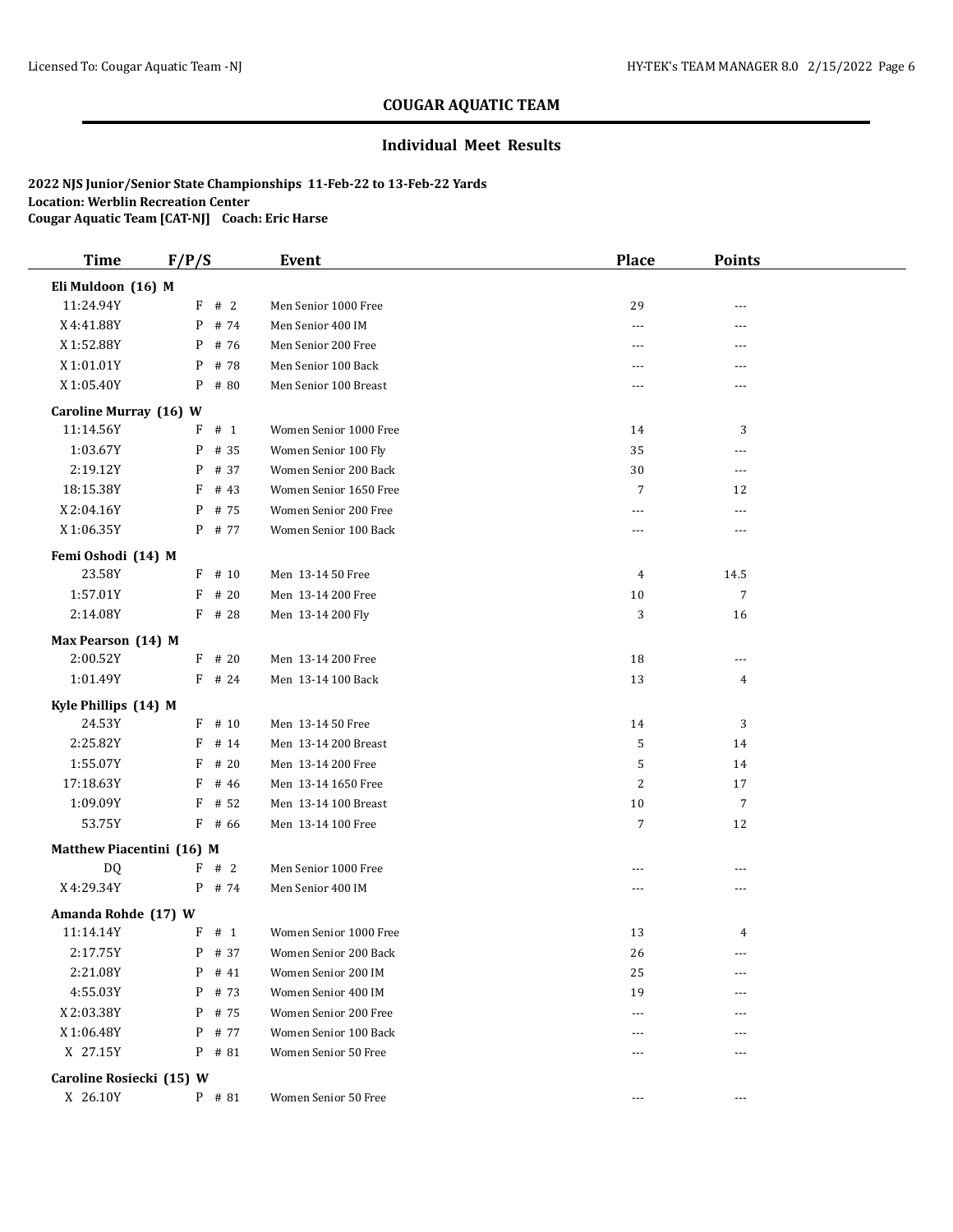#### **Individual Meet Results**

| <b>Time</b>                    | F/P/S |          | <b>Event</b>            | <b>Place</b>             | <b>Points</b>  |  |
|--------------------------------|-------|----------|-------------------------|--------------------------|----------------|--|
| Kailey Ross (15) W             |       |          |                         |                          |                |  |
| 11:04.12Y                      |       | F # 1    | Women Senior 1000 Free  | 6                        | 13             |  |
| 2:39.34Y                       | P     | # 33     | Women Senior 200 Breast | 23                       | ---            |  |
| 2:19.50Y                       | P     | # 37     | Women Senior 200 Back   | 32                       | ---            |  |
| 4:52.44Y                       | P     | # 73     | Women Senior 400 IM     | 15                       | $- - -$        |  |
| X 2:11.18Y                     | P     | # 75     | Women Senior 200 Free   | $---$                    | ---            |  |
| X 1:06.90Y                     | P     | # 77     | Women Senior 100 Back   | $\cdots$                 | ---            |  |
| X 1:16.26Y                     |       | P # 79   | Women Senior 100 Breast | $\cdots$                 | $---$          |  |
| Schuyler Ross (17) W           |       |          |                         |                          |                |  |
| 2:15.58Y                       |       | P # 37   | Women Senior 200 Back   | 16                       | $- - -$        |  |
| 57.39Y                         |       | P # 39   | Women Senior 100 Free   | 22                       |                |  |
| Koji Sawa (13) M               |       |          |                         |                          |                |  |
| 2:18.89Y                       |       | $F$ # 14 | Men 13-14 200 Breast    | 3                        | 16             |  |
| 2:02.56Y                       | F     | # 20     | Men 13-14 200 Free      | 28                       | $\overline{a}$ |  |
| 1:01.80Y                       |       | $F$ # 24 | Men 13-14 100 Back      | 14                       | 3              |  |
| Margaret Sawa (15) W           |       |          |                         |                          |                |  |
| DQ                             | F     | # 1      | Women Senior 1000 Free  | $\overline{\phantom{a}}$ | $\overline{a}$ |  |
| 2:21.35Y                       | P     | # 37     | Women Senior 200 Back   | 41                       |                |  |
| 5:05.73Y                       |       | $P$ # 73 | Women Senior 400 IM     | 25                       | ---            |  |
| X 2:04.42Y                     | P     | # 75     | Women Senior 200 Free   | $---$                    |                |  |
| X 1:07.08Y                     | P     | # 77     | Women Senior 100 Back   | $\cdots$                 | ---            |  |
| X 26.67Y                       |       | P # 81   | Women Senior 50 Free    | ---                      | ---            |  |
| Jasper Schnieders-Smith (15) M |       |          |                         |                          |                |  |
| 10:53.52Y                      |       | F # 2    | Men Senior 1000 Free    | 21                       | ---            |  |
| 2:01.53Y                       | F     | # 38     | Men Senior 200 Back     | 9                        | 9              |  |
| 2:04.40Y                       | P     | # 38     | Men Senior 200 Back     | 14                       |                |  |
| 52.26Y                         | P     | # 40     | Men Senior 100 Free     | 49                       |                |  |
| X 1:51.08Y                     | P     | # 76     | Men Senior 200 Free     | $- - -$                  | $---$          |  |
| X 57.48Y                       | P     | # 78     | Men Senior 100 Back     | ---                      |                |  |
| X 23.24Y                       |       | P # 82   | Men Senior 50 Free      | $---$                    | $---$          |  |
| David Slowinski (16) M         |       |          |                         |                          |                |  |
| X 1:59.46Y                     | P     | # 84     | Men Senior 200 Fly      |                          | ---            |  |
| Mark Suarez (13) M             |       |          |                         |                          |                |  |
| 2:02.68Y                       |       | $F$ # 20 | Men 13-14 200 Free      | 29                       | $---$          |  |
| Maren Wheeler (13) W           |       |          |                         |                          |                |  |
| 27.87Y                         | F     | # 9      | Women 13-14 50 Free     | 45                       |                |  |
| 2:47.57Y                       |       | $F$ # 13 | Women 13-14 200 Breast  | 22                       | $---$          |  |
| Alexa Whitworth (13) W         |       |          |                         |                          |                |  |
| 27.03Y                         |       | F # 9    | Women 13-14 50 Free     | 26                       | $---$          |  |
| 1:06.50Y                       |       | $F$ # 23 | Women 13-14 100 Back    | 22                       | $\overline{a}$ |  |